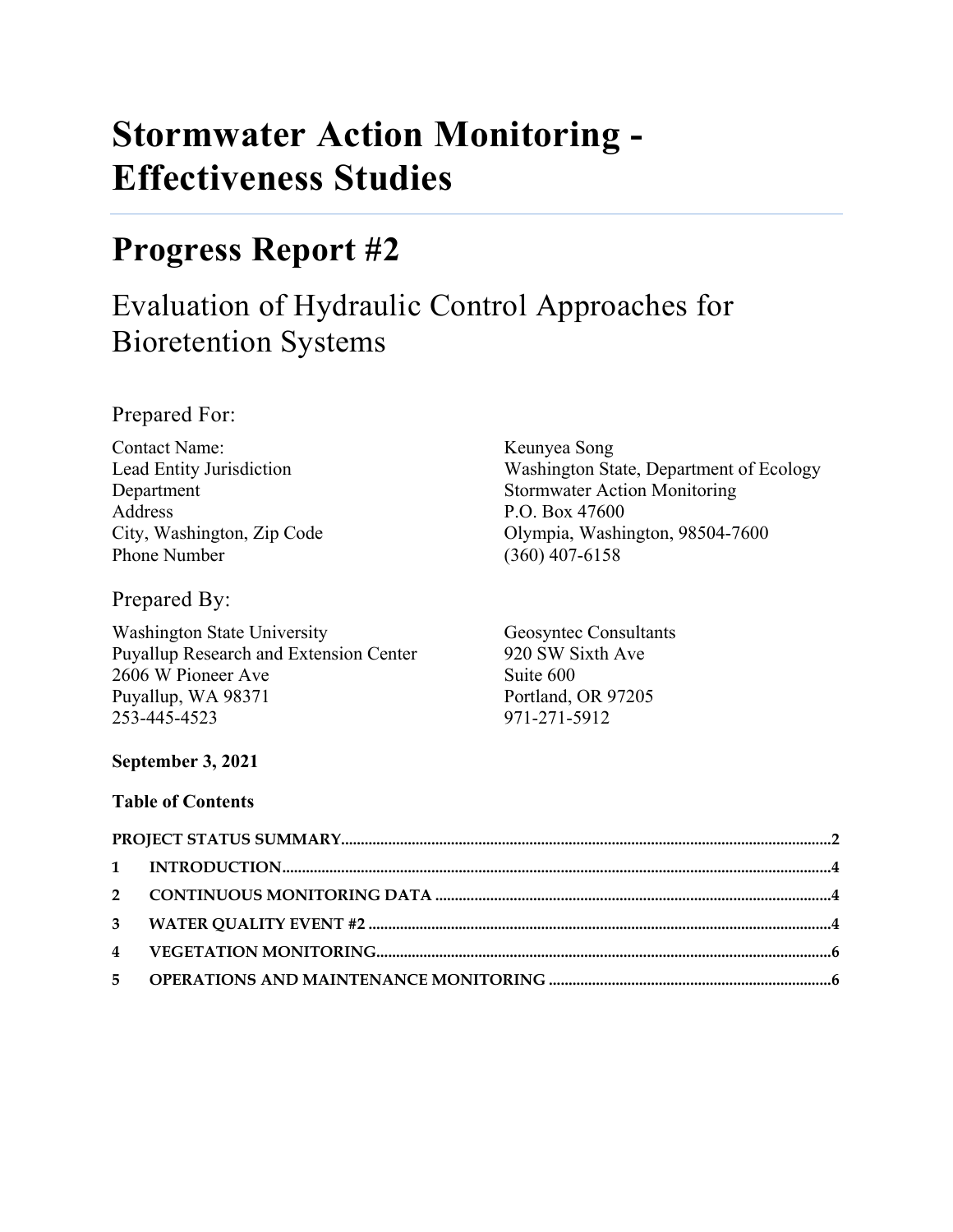## <span id="page-1-0"></span>**Project Status Summary**

#### **General Information**

*Contract / Grant Agreement*  IAA No. C2000041 *Number: Project Title:* **Evaluation of Hydraulic Control Approaches for Bioretention Systems**

|                   | Organization: Washington State University         |  |  |  |
|-------------------|---------------------------------------------------|--|--|--|
| Project Managers: | Anand Jayakaran, Washington State                 |  |  |  |
|                   | University                                        |  |  |  |
|                   | Myles Gray, Geosyntec                             |  |  |  |
|                   | Consultants                                       |  |  |  |
|                   | Reporting Period: March 1, 2021 to April 30, 2021 |  |  |  |

#### **Brief description of Tasks and Achievements for current report period.**

| Percent Complete, Project Phase 1:                       | 100%                                                                                                               |
|----------------------------------------------------------|--------------------------------------------------------------------------------------------------------------------|
| Percent Complete, Full Project:                          | 100%                                                                                                               |
| All deliverables to be completed:                        | Deliverables 1.1 to 1.3                                                                                            |
| Deliverables completed in previous<br>reporting periods: | Deliverables 1.1 to 1.3                                                                                            |
| Deliverables completed in this<br>reporting period:      | None                                                                                                               |
| <b>Description of Achievements:</b>                      | Deliverable 1.1: Meeting notes from TAC Kickoff Call<br>Deliverable 1.2. Draft QAPP<br>Deliverable 1.3: Final QAPP |
| Challenges faced during this<br>monitoring period:       | None to report                                                                                                     |

#### **Task 1: Project Planning and QAPP Development**

#### **Task 2: Installation and Startup**

| Percent Complete, Project Phase 1:                              | 100%                                                                                                                                         |
|-----------------------------------------------------------------|----------------------------------------------------------------------------------------------------------------------------------------------|
| Percent Complete, Full Project:                                 | 100%                                                                                                                                         |
| All deliverables to be completed:                               | Deliverables 2.1 to 2.3                                                                                                                      |
| Deliverables completed in <b>previous</b><br>reporting periods: | Deliverables 2.1 to 2.3                                                                                                                      |
| Deliverables completed in this<br>reporting period:             | None                                                                                                                                         |
| <b>Description of Achievements:</b>                             | Deliverable 2.1: Tables of equipment purchases<br>Deliverable 2.2: Installation photolog<br>Deliverable 2.3: Installation and Startup Report |
| Challenges faced during this<br>monitoring period:              | None to report                                                                                                                               |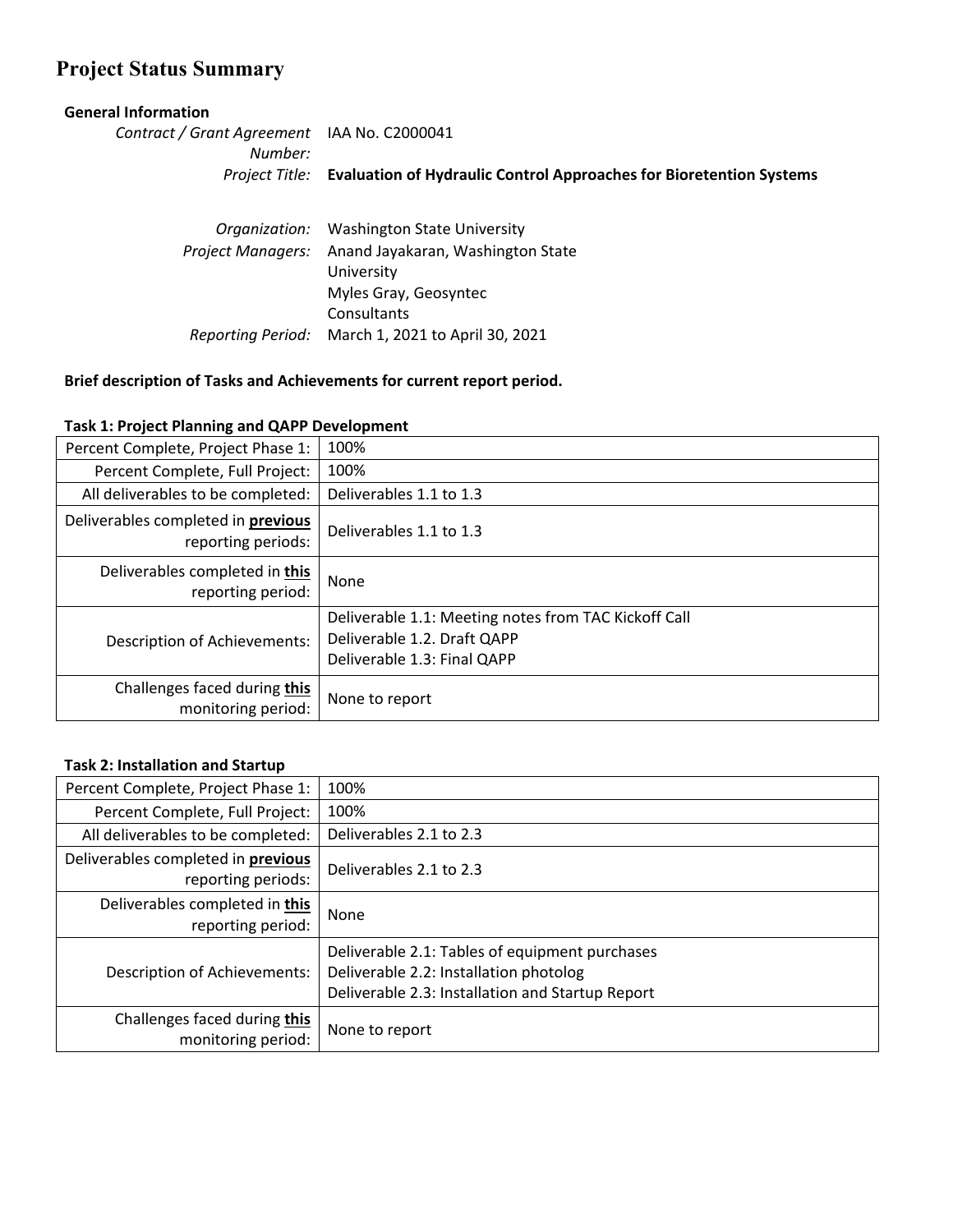#### **Task 3: Monitoring and Study Implementation**

| Percent Complete, Project Phase 1:                       | 66%                                                                                                                                                                                               |
|----------------------------------------------------------|---------------------------------------------------------------------------------------------------------------------------------------------------------------------------------------------------|
| Percent Complete, Full Project:                          | 33%                                                                                                                                                                                               |
| All deliverables to be completed:                        | Deliverables 3.1 to 3.3 during Phase 1                                                                                                                                                            |
| Deliverables completed in previous<br>reporting periods: | Deliverable 3.1                                                                                                                                                                                   |
| Deliverables completed in this<br>reporting period:      | Deliverable 3.2                                                                                                                                                                                   |
| <b>Description of Achievements:</b>                      | Deliverable 3.1: Progress Report #1<br>Deliverable 3.2: Progress Report #2                                                                                                                        |
| Challenges faced during this<br>monitoring period:       | Modified pollutant dosing and cistern mixing were implemented to improve<br>influent pollutant concentration consistency. One autosampler temporarily<br>shut down during water quality event #2. |

#### **Task 4: Modeling Study**

| Percent Complete, Project Phase 1:  | NA: No effort planned in Phase 1 |  |  |
|-------------------------------------|----------------------------------|--|--|
| Percent Complete, Full Project:     | 0%                               |  |  |
| All deliverables to be completed:   | None during Phase 1              |  |  |
| Deliverables completed in previous  | None                             |  |  |
| reporting periods:                  |                                  |  |  |
| Deliverables completed in this      | None                             |  |  |
| reporting period:                   |                                  |  |  |
| <b>Description of Achievements:</b> | None to report                   |  |  |
| Challenges faced during this        | None                             |  |  |
| monitoring period:                  |                                  |  |  |

## **Task 5: Reporting and Communication of Findings**

| Percent Complete, Project Phase 1:  | 0%                             |  |  |
|-------------------------------------|--------------------------------|--|--|
| Percent Complete, Full Project:     | 0%                             |  |  |
| All deliverables to be completed:   | Deliverable 5.1 during Phase 1 |  |  |
| Deliverables completed in previous  | None                           |  |  |
| reporting periods:                  |                                |  |  |
| Deliverables completed in this      | None                           |  |  |
| reporting period:                   |                                |  |  |
| <b>Description of Achievements:</b> | None to report                 |  |  |
| Challenges faced during this        | None                           |  |  |
| monitoring period:                  |                                |  |  |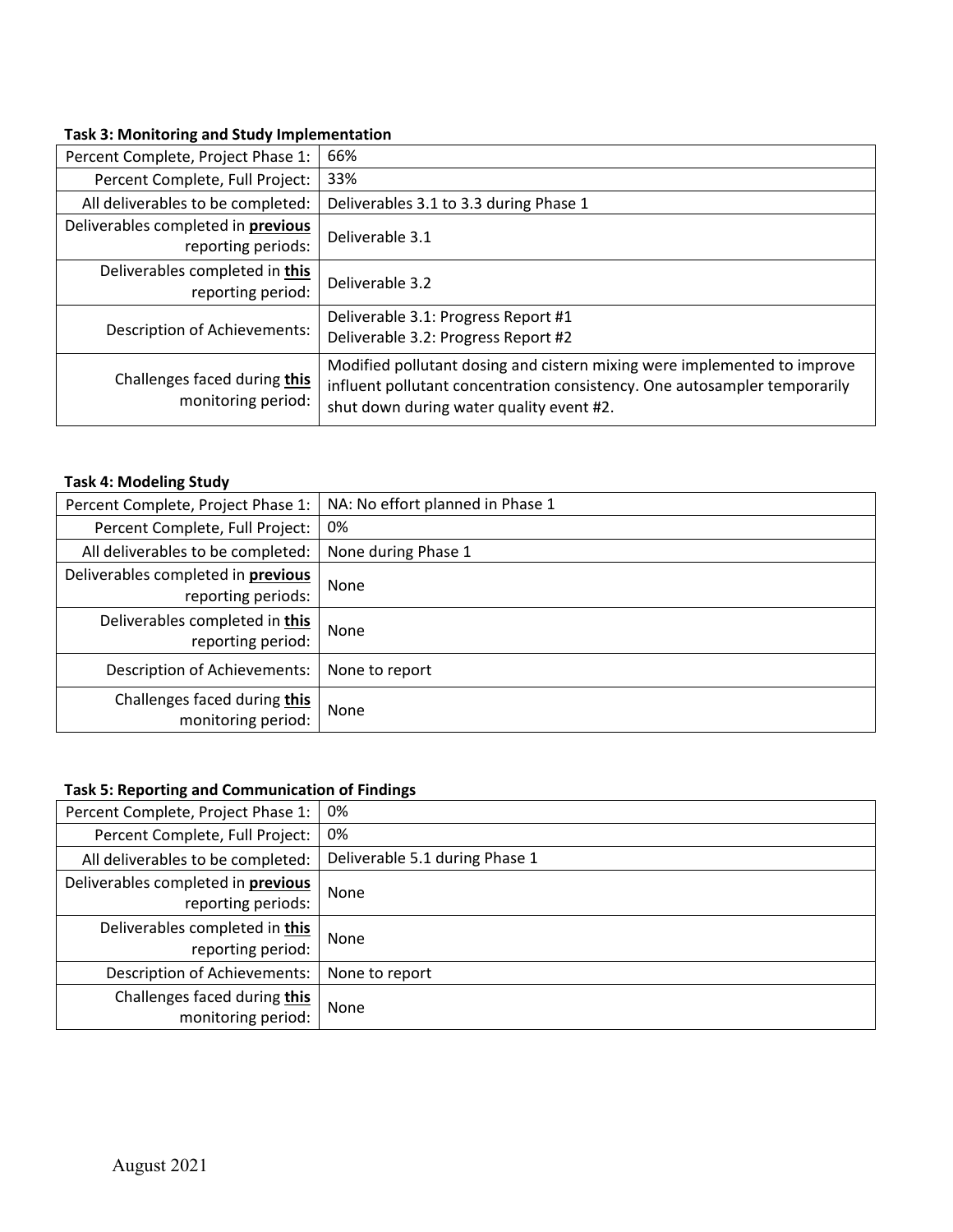## <span id="page-3-0"></span>**1 Introduction**

This progress report documents the second monitoring period of the Stormwater Action Monitoring (SAM) Effectiveness Studies project Evaluation of Hydraulic Control Approaches for Bioretention Systems (Project). Progress Report #2 covers monitoring activities completed between March 1, 2021 and April 30, 2021. This period will be referred to as Monitoring Period #2. All monitoring activities were completed according to the Quality Assurance Project Plan (QAPP) dated August 20, 2020, with some noted modifications.

This report with appendices fulfills deliverable 3.2 of the Interagency Agreement effective September 9, 2019.

## <span id="page-3-1"></span>**2 Continuous Monitoring Data**

Continuous monitoring data were collected throughout Monitoring Period #2. [Table 1](#page-3-3) presents a summary of continuous monitoring data and data gaps. These data will be presented in more detail and analyzed as part of the Interim Presentation and the Final Report.

| Data Stream                | <b>Logging Interval</b> | Data Gaps                                                                               |  |  |  |
|----------------------------|-------------------------|-----------------------------------------------------------------------------------------|--|--|--|
| Precipitation              | 5-minute                | None                                                                                    |  |  |  |
| Cistern Water Level        | 5-minute                | None                                                                                    |  |  |  |
| Mesocosm Inlet Flow        | 5-minute                | $6/3 - 6/11/21$ - Catch basin closed<br>4/21-6/15/21- MS 42 valve closed                |  |  |  |
| Mesocosm Outlet Flow       | 5-minute                | $3/29/21$ - Noticed biofilm clog in 41& 45<br>4/15/21- Biofilm clog in MS 41 OC orifice |  |  |  |
| Ponding Depth              | 5-minute                | 6/27-8/30/21-Faulty CTD10 sensor MS 45                                                  |  |  |  |
| Soil Moisture <sup>1</sup> | 5-minute                | None                                                                                    |  |  |  |

<span id="page-3-3"></span>**Table 1. Continuous data collected during the monitoring period**

<sup>1</sup> Soil moisture data are only collected for the six fully instrumented mesocosms

## <span id="page-3-2"></span>**3 Water Quality Event #2**

## *3.1 Sampling Overview*

Water quality event #2 was completed on April 21, 2021. During this event, dosed stormwater runoff was routed to the six fully instrumented mesocosms and to the influent monitoring point. During water quality event #1, monitoring data indicated that influent pollutant concentrations were substantially lower than the high pollutant dosing targets from the QAPP for TSS, total copper, and total zinc. Following water quality event #1, the research team agreed that precise pollutant concentration targets would be difficult to achieve due to variability in stormwater quality from the facility catchment and due to variable settling of pollutants in the two cisterns. To limit influent water quality variability from storm to storm, the research team agreed to use the same dosing approach for all future storms while also modifying the mixing approach in the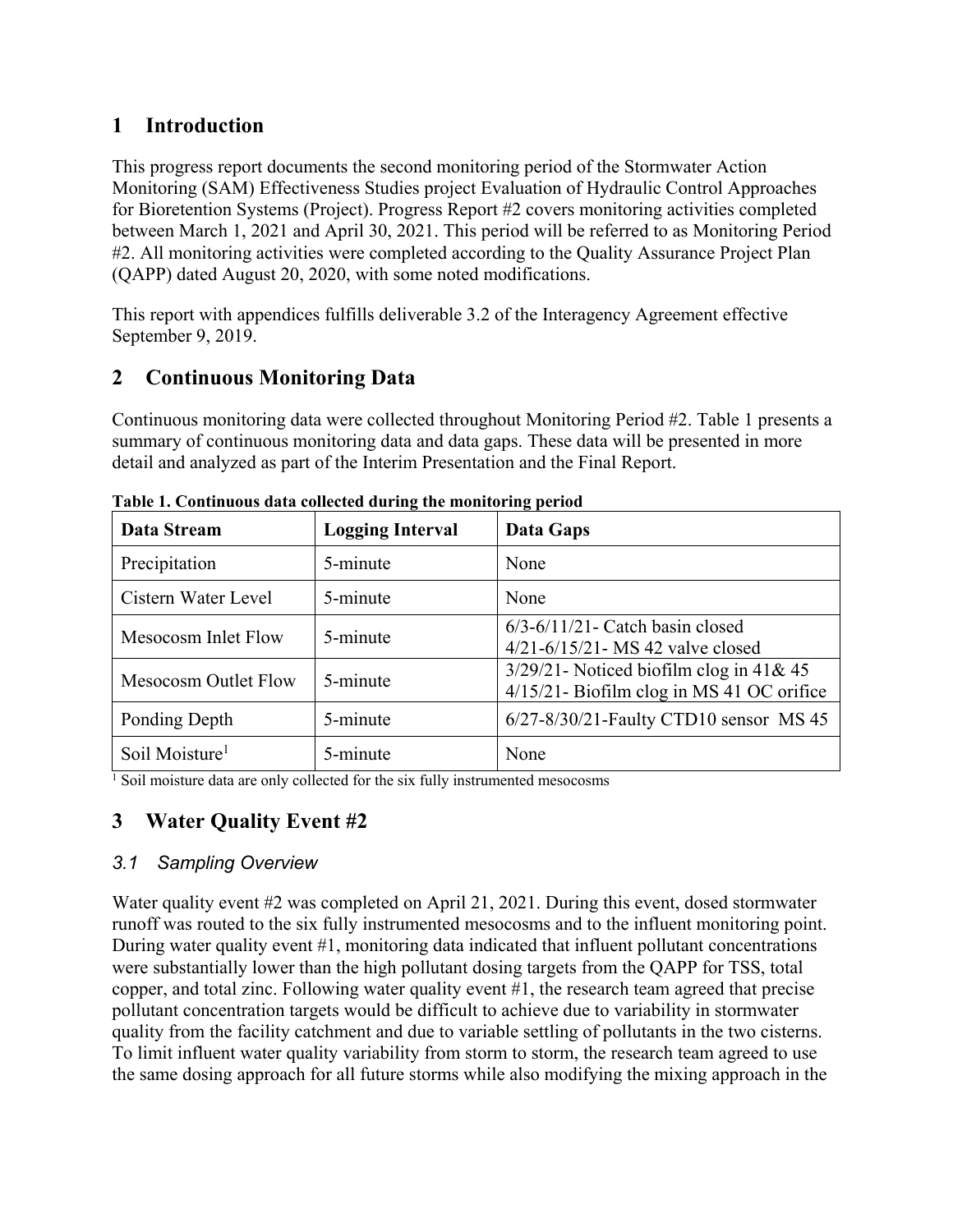cistern to limit particulate settling. Accordingly, cistern dosing was conducted using the same dosing that was used during water quality event #1.

Based on observations during water quality event #1, modifications were made during water quality event #2 to limit settling of Sil-co-Sil 106. Specifically, an additional mixing pump was added to the bottom of the cistern and ran continuously throughout the duration of the event.This approach reduced Sil-co-Sil 106 settling and will be used in all future water quality events.

Water was routed to the mesocosms and inlet point for eight hours to represent a moderate intensity storm as presented in Table 9 of the QAPP. Flow-weighted composite samples were collected for the duration of the eight-hour event and then overnight until the following morning. Each sample aliquot was 350 mL and was pumped into 20 L glass composite sampling containers. Following the completion of sampling, on the morning of April 22, 2021 the composite samples were delivered to ARI Labs where samples were mixed, split using a churnsplitter, and then analyzed for parameters listed in Table 11 of the QAPP.

Approximately six hours after the start of the sampling event, the autosampler for Mesocosm #22 stopped working. This was corrected by replacing the pump head on the autosampler. In total, this autosampler was offline for approximately 45 minutes. This short offline period is not considered to have materially affected the water quality sampling results.

## *3.2 Water Quality Data*

Laboratory analytical results are summarized in [Table 2](#page-5-2) and full results will be submitted as part of the Final Report. Analytical results for total and dissolved zinc were low in effluent from some of the mesocosms, with a total of six values below detection limits and another two between the detection limit and the reporting limit.

A rinsate blank was collected during water quality event #2 according to the method presented in the QAPP. Analytical results indicated that total copper and nitrate-nitrite were detected at concentrations slightly above respective detection limits but below respective reporting limits. No other water quality parameters were detected in the rinsate blank sample.